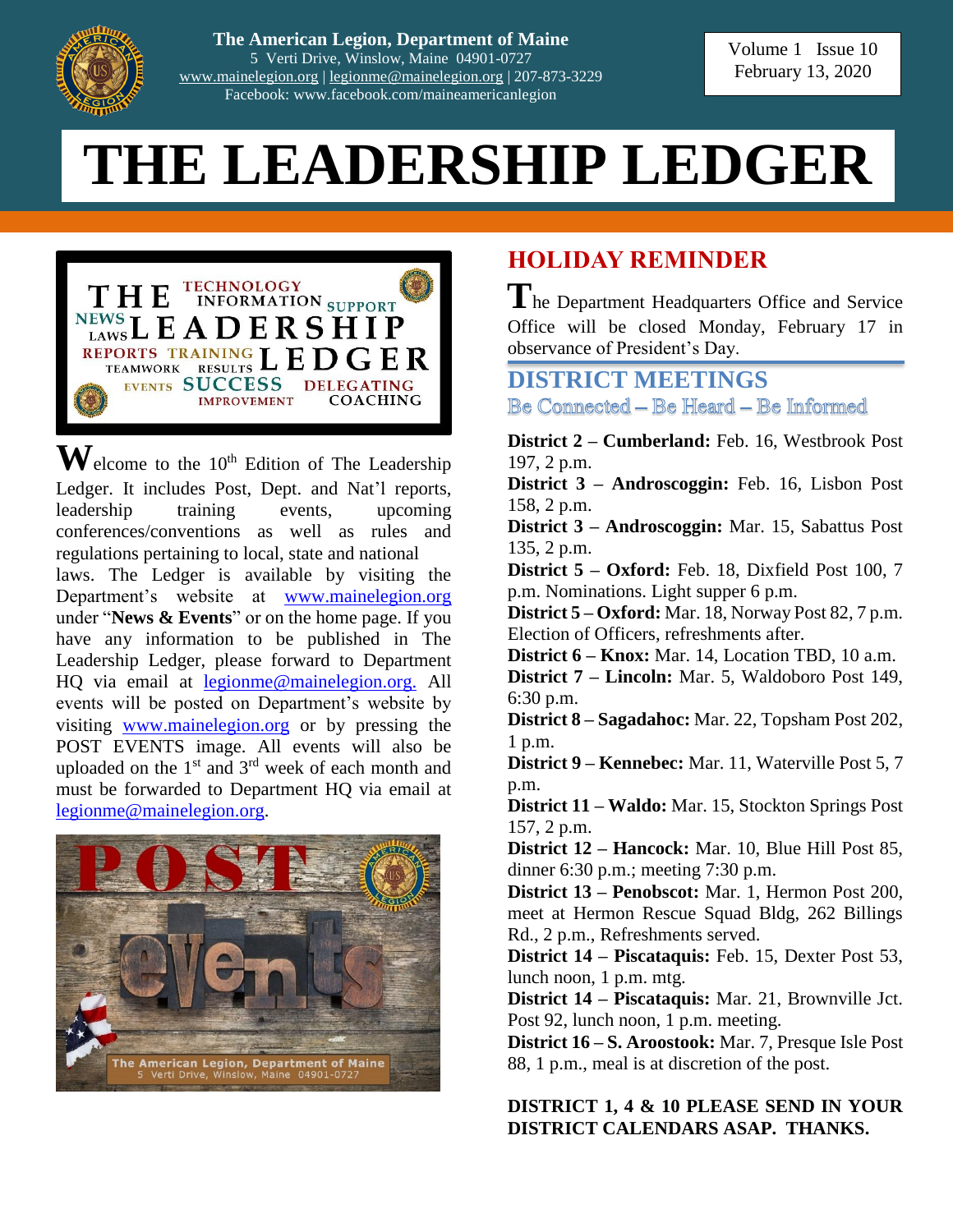# **MILITARY TRIVIA:**

**Q:** Who saved Aroostook County from becoming part of Great Britain (Canada)? *Submitted by Dwayne Hatfield, Mars Hill Post 118*

#### **AMERICAN LEGION UNIFORM CAP ORDERS**

# **EFFECTIVE IMMEDIATELY!**

The Department of Maine will no longer be placing orders for American Legion District caps and above. To place an order for a uniform cap, please visit [www.emblem.legion.org,](http://www.emblem.legion.org/) choose American Legion, and Caps (Uniform) located under Apparel and follow the steps 1-7. If you have any questions about ordering your uniform cap, please call (888) 453- 4466 before you place your order and an Emblem Department Representative will be happy to assist you. Additional help is also available by choosing the link "Help ordering uniform caps".

# **PAST COMMANDERS CLUB**

**I**f you are a Past Post Commander of The American Legion, Department of Maine and have not yet paid your annual dues to the Past Commander Club in support of the James V. Day Scholarship, please do so as soon as possible by filling out the attached form or visit

[http://www.mainelegion.org/pages/formsapplication](http://www.mainelegion.org/pages/formsapplications.php) [s.php](http://www.mainelegion.org/pages/formsapplications.php) and click on the Past Commanders Club (Fillable) form. Mail form along with \$2.00 per member to The American Legion, Past Commanders Club, 5 Verti Drive, Winslow, Maine 04901-0727.

It is because of you, and the members and officers of your Post that The American Legion, Department of Maine can authorized 2 students to receive a \$500 scholarship each year. Thank you for your support!





# **[FIGHTING TO THE FINISH LINE,](https://www.gofundme.com/f/5hx779-a-cause-i-care-about-needs-help?utm_source=customer&utm_medium=copy_link&utm_campaign=p_cf+share-flow-1)  [FOR THE FOUNDATION](https://www.gofundme.com/f/5hx779-a-cause-i-care-about-needs-help?utm_source=customer&utm_medium=copy_link&utm_campaign=p_cf+share-flow-1)**

# **TEAM FUNDRAISER**

Matthew Jabaut and Caroline Yarmala are organizing this fundraiser on behalf of American Legion Department of Maine Foundation. Donations are 100% tax deductible.

**Please join Team Caroline** as she **fights to the finish line** of the Boston Marathon to benefit the American Legion Department of Maine Foundation by **[clicking here](https://www.gofundme.com/f/5hx779-a-cause-i-care-about-needs-help?utm_source=customer&utm_medium=copy_link&utm_campaign=p_cf+share-flow-1)** or visit [http://www.mainelegion.org/pages/foundation/fundr](http://www.mainelegion.org/pages/foundation/fundraising-events.php) [aising-events.php](http://www.mainelegion.org/pages/foundation/fundraising-events.php) to place your contribution today to a cause that means so much!

**MARATHON**- Why I Run:

I run to feel the **M**usic I run to feel the fresh **A**ir I run to forget the **R**age I run to forget the **A**nxiety I run to embrace the **T**ime I run to embrace the **H**onor I run to remember the **O**ath I run to remember the **N**eed





I run this **MARATHON** for the future of the Maine American Legion

~ Caroline Yarmala

A unique opportunity and the bonds of family and friends give way to a hope for the future.

If you would prefer to donate by check, please make payable to **American Legion Department of Maine Foundation** earmarked "marathon run" and mail to American Legion Department of Maine Foundation, 5 Verti Drive, Winslow, Maine 04901.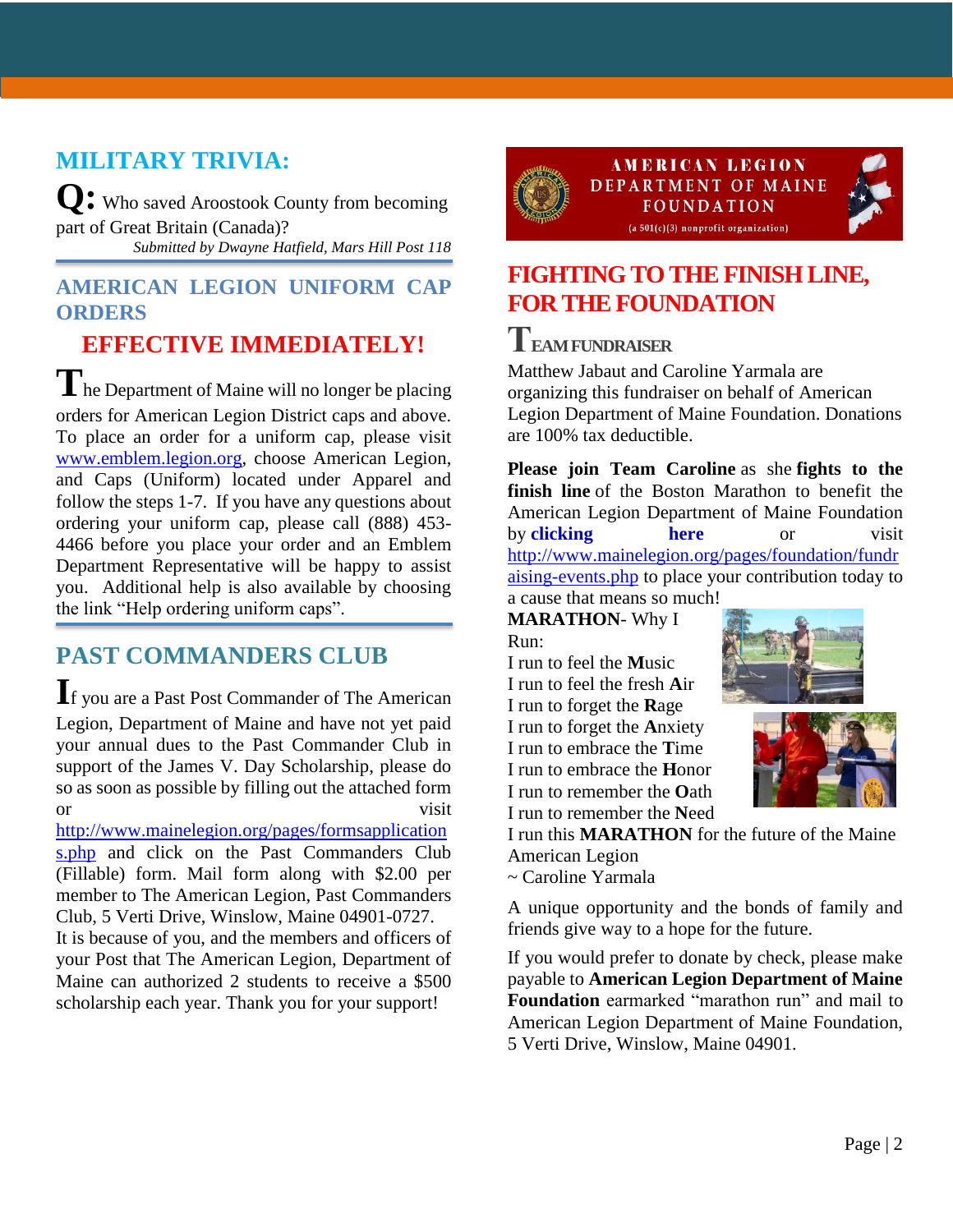#### **THANK YOU LETTERS ARE CRITICAL**

**A**ll Posts accepting donations on behalf of The American Legion, Dirigo Boys State are responsible for sending a thank you letter or note to businesses or individuals who donated. Donors who receive prompt, heartfelt thank you letters are far more likely to continue to give in support of The American Legion programs. Attached is a sample letter.

## **VETERAN'S APPRECIATION WEEKEND**

**M**aine Nordiques Hockey on Feb. 21 & 22, 7 p.m. and Feb. 23, 2 p.m. hosts the entire weekend at Androscoggin Bank Colisee, 190 Birch St., Lewiston. All Veterans & Active Duty Personnel will be granted free admission.

**Special Night**: Sat., Feb. 22, all proceeds from the 50/50 raffle will be donated to the American Legion Department of Maine. Please see attached for more information.

#### **MILITARY TRIVIA:**

# **Answer to Military Trivia:**

In 1838, President Franklin Pierce sent General Winfield Scott (later of the Mexican War fame), to Augusta, then on to Fort Kent with Cpt. Robert Anderson, (later, the commander of Fort Sumter when it was attacked by the confederates), to settle the northern boundary "problem". General Scott happened to know Lieutenant Governor, Sir John Harvey from the war of 1812, who represented Britain in the dispute & together, they settled the border line without a shot being fired in anger. In fact, the only injuries suffered were by 2 British soldiers mauled by a black bear.



#### **LEGION LUGE**

Join us for the  $1<sup>st</sup>$  ever "Legion" Luge" sponsored by Sons of the American Legion, Detachment of Maine on Sat., Feb. 15, 2020, 10 A.M.

to 1 P.M. at Camden Snow Bowl, Camden Maine. Teams will be participating in races down the Toboggan Chute onto Hosmer Pond. **REGISTRATION:** Please see the Legion Luge attached for more information and registration form to register your team or visit [http://www.mainelegion.org/pages/foundation/fundr](http://www.mainelegion.org/pages/foundation/fundraising-events.php) [aising-events.php.](http://www.mainelegion.org/pages/foundation/fundraising-events.php) Please fill out the form and return by February 5, 2020. Mail to Headquarters, Suite B, and earmark your check "Legion Luge". Cost is \$25.00 per person with all proceeds going to The Maine American Legion Foundation.

**ACCOMMODATIONS:** Tradewinds Motor Inn, Park St., Rockland. Room rates are \$105.40, including tax. Suites are \$130.90. All include continental breakfast (with great options). To book online go to Tradewindsmaine.com, select BOOK NOW, go to rate options, type in group code ALFTOB, from there room options are available. Block rates are good until February 5, don't miss the discounted rates!

**FRIDAY NIGHT DINNER:** Rockland Post 1 welcomes everyone to join them for dinner with karaoke following in the canteen. Menu will be a choice of homemade meatball subs, loaded steak and cheese subs, or a veggie wrap with french-fries and coleslaw for \$10.00. (Gluten free rolls available). You may pay at the door for dinner, but please RSVP to debra.ann.marr@gmail.com or call 701-9676, if you will be attending dinner on Friday night.

**All proceeds to benefit the American Legion Dept. of Maine Foundation**

#### **HONOR FLIGHTS**

**U**pcoming dates: Flight 1 - April 24-26 Flight 2 - May 29-31 Flights - June, Sept. and Oct. - Dates to be Determined.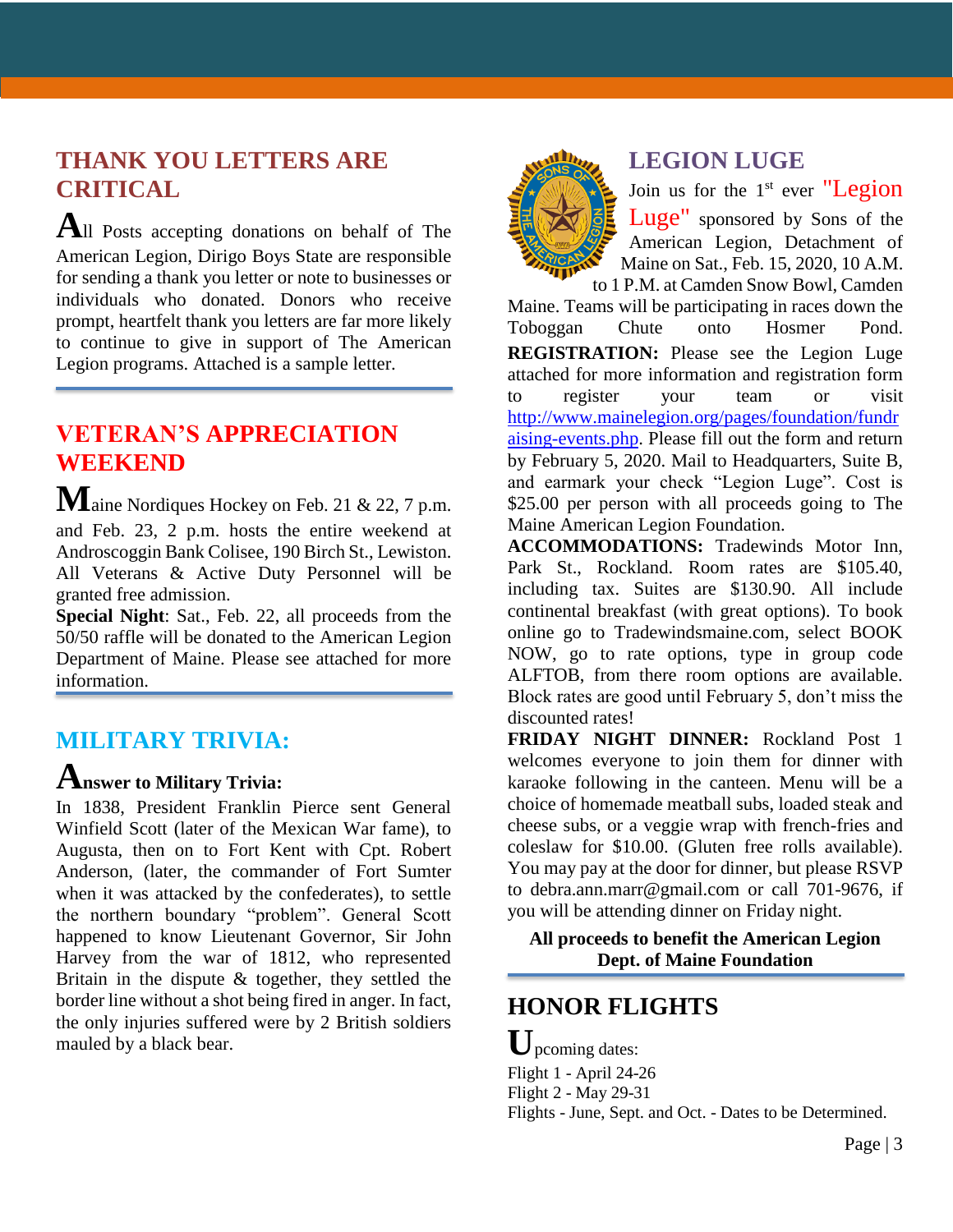#### **THE DETACHMENT COMMITTEE TO ELECT RICHARD L. HUNTLEY NATIONAL VICE COMMANDER**

#### **Eastern Region of the Sons of The American Legion**

#### Ladies and Gentlemen,

I would like to introduce to you our newest Candidate for high office of the Sons of The American Legion National Vice Commander. He has served as Squadron Commander, District Commander, many of Detachment offices including Detachment Commander. Currently he serves as our National Executive Committeeman, our own Richard " Dickie" Huntley.

I am recalling my own campaign for National Vice Commander and can tell you that it requires quite a bit of funds to pursue this high office in the Sons of The American Legion. It took \$10,000.00 to successfully achieve that goal. It remains the going rate and obviously he won't be able to do this alone and will need some help from the entire Department Maine American Legion Family.

I am asking that all squadrons send a donation to Dickie or if your Squadron can run a fundraiser or raffle on his behalf. If all Squadrons, or even perhaps Units or even Posts could assist in any way it would be greatly appreciated. You will see some fundraisers being advertised from our committee from time to time and would appreciate your involvement in that. The committee has a Finance Officer which all funds should be sent to him or Dickie. Jim's address is Jim Hughes, 27 Tufton St., Brunswick, ME. 04011 or Richard Huntley at 38 Whale Cove Rd., Machiasport, ME 04655.

As a matter of fact, we have T- Shirts available. Attached you will see them front and back. They are available in Forest Green and Navy Blue and cost



\$20.00 apiece. Get every color. I think in the future there will be polo shirts in those colors but are not available yet.

I am very pleased to be able to give you this news and hope for your support for this candidate. It is not often that we, in the State of Maine, have the opportunity to assist one of our own to aspire to this lofty goal. I am positive that he will perform well and with our support he should represent this Detachment in an admirable way. If you should have a fundraising event or would like a visit from Dickie or myself, feel free to contact him or me Don Allisot, P O Box 438, Woolwich, ME. 04579, Phone (207) 751-2109.

*Yours in Service, Don Allisot Chairman, Committee to Elect Dickie Huntley*

#### **BUDDY CHECK: WELLNESS CHECK-INS WITH VETERANS**



**A**s American Legion members, our most sacred responsibility is to look out for each other and our fellow veterans.

As a way to reach out to members and former members who may need help, the National Executive Committee passed Resolution 18 during Spring Meetings in May 2019. The resolution calls for Buddy Checks to be conducted Legion-wide on the weeks of The American Legion's birthday, March 15, and Veterans Day. However, American Legion posts are encouraged to perform this vital function whenever it makes the most sense in their communities.

The idea is to reconnect with veterans who may need assistance but don't know where to go or who to ask. These contacts may be made by a personal visit, phone or email, or a combination. The important part is to reach out to veterans in your community to let them know you care and can provide whatever assistance they may need. It's what we do for our battle buddies.

For more information, follow this link on how to organize a Buddy Check, Sample Scripts, and FAQ's. [https://www.legion.org/membership/buddycheck.](https://www.legion.org/membership/buddycheck)

*[https://www.legion.org/dispatch/](https://www.legion.org/dispatch)fa*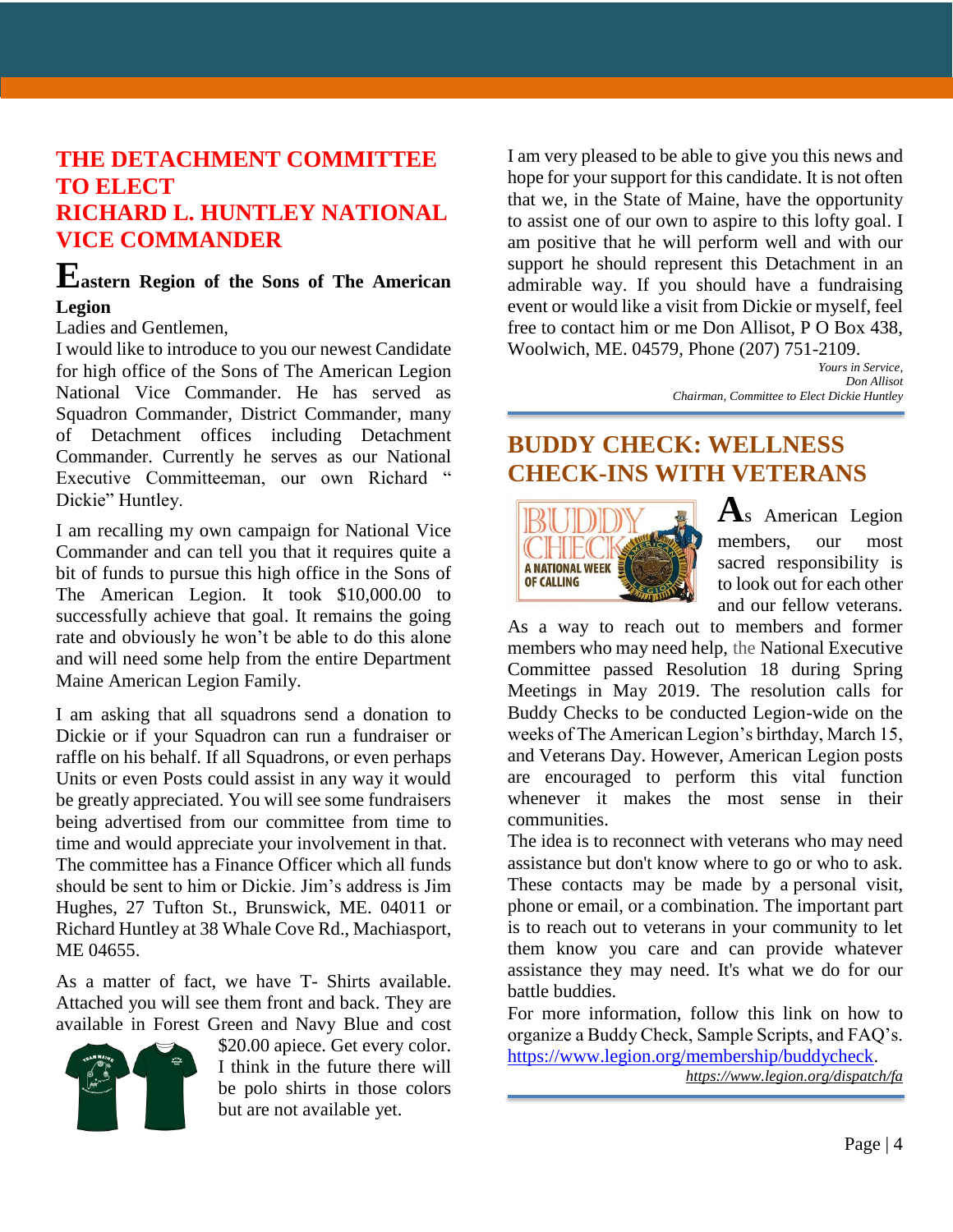

# **PROMOTE YOUR BUSINESS WITH MAINE AMERICAN LEGION**

**T**he American Legion, Department of Maine will be taking a new direction this year to improve our Annual State Convention Yearbook. Various changes will take place including the format of the publication as well as a digital copy which will be made available online at [www.mainelegion.org.](http://www.mainelegion.org/) To submit your sponsorship ad and payment, click on the above image of the Maine American Legion Convention Yearbook Sponsorship Request Form.

#### **THE MAINE LEGIONNAIRE SUBMISSIONS**

**P**lease be reminded that only those articles and/or pictures which are sent in proper form will be considered for publication in The Maine Legionnaire. As we continue to receive an overabundance of photos for publishing, we must have guidelines to follow. In order to publish any photo(s) received, effective immediately, the submitter must include the following: Who are the individuals in the photo (left to right), what the photo is about, and when and where the event took place. If the above mentioned is not provided, the photo will be returned to the submitter for clarification and submission of the required information.

Anyone interested in submitting an article and/or a photo, please send via email to [legionme@mainelegion.org](mailto:legionme@mainelegion.org) or [rachael@mainelegion.org](mailto:rachael@mainelegion.org) or mail to The American Legion, Department of Maine, 5 Verti Drive, Winslow, Maine 04901-0727. Deadline for May Issue: April 24, 2020

#### **2020 NATIONAL COMMANDER'S CAMPAIGN**

A<sub>s</sub> you may be aware, each year we request donations to be given to the leading candidate for the position of National Commander of The American Legion. This year's leading candidate is Mr. Paul Dillard from the Department of Texas. He, like all of his predecessors is faced with a large financial challenge to get to this most prestigious office and will do a lot of travelling and have expenses which he may need assistance in covering.

Each department donates to the cause and we are not the only one to do so. The many departments also supported our own Tony Jordan when he was campaigning for National Commander and it is only right that we, The American Legion, Department of Maine do so also.

Please consider donating to this great cause so that the Department of Maine can support Paul's quest for election to the high position of National Commander. Please send donations to The American Legion, Department of Maine, 5 Verti Drive, Winslow ME 04901 and earmarked in the "Memo" portion of your check or money order "National Commander's Campaign". The donations will be given to Mr. Dillard prior to his visiting our department at the soonest possible time.

Thank you and let's make this one a great one!

| Lloyd Woods             | Anthony "Tony" Jordan |
|-------------------------|-----------------------|
| Nat'l Exec Committeeman | Past Nat'l Commander  |

# **PAST COMMANDERS CLUB DUES**

**T**hank you to the following posts who sent in their dues to sponsor James V. Day Scholarship:

| Post 24         | Rumford          |
|-----------------|------------------|
| Post 58         | <b>Buckfield</b> |
| Post 59         | Pembroke         |
| Post 132        | Richmond         |
| Post 147        | Madawaska        |
| <b>Post 148</b> | Windham          |
| Post 153        | Auburn           |
| Post 197        | Westbrook        |